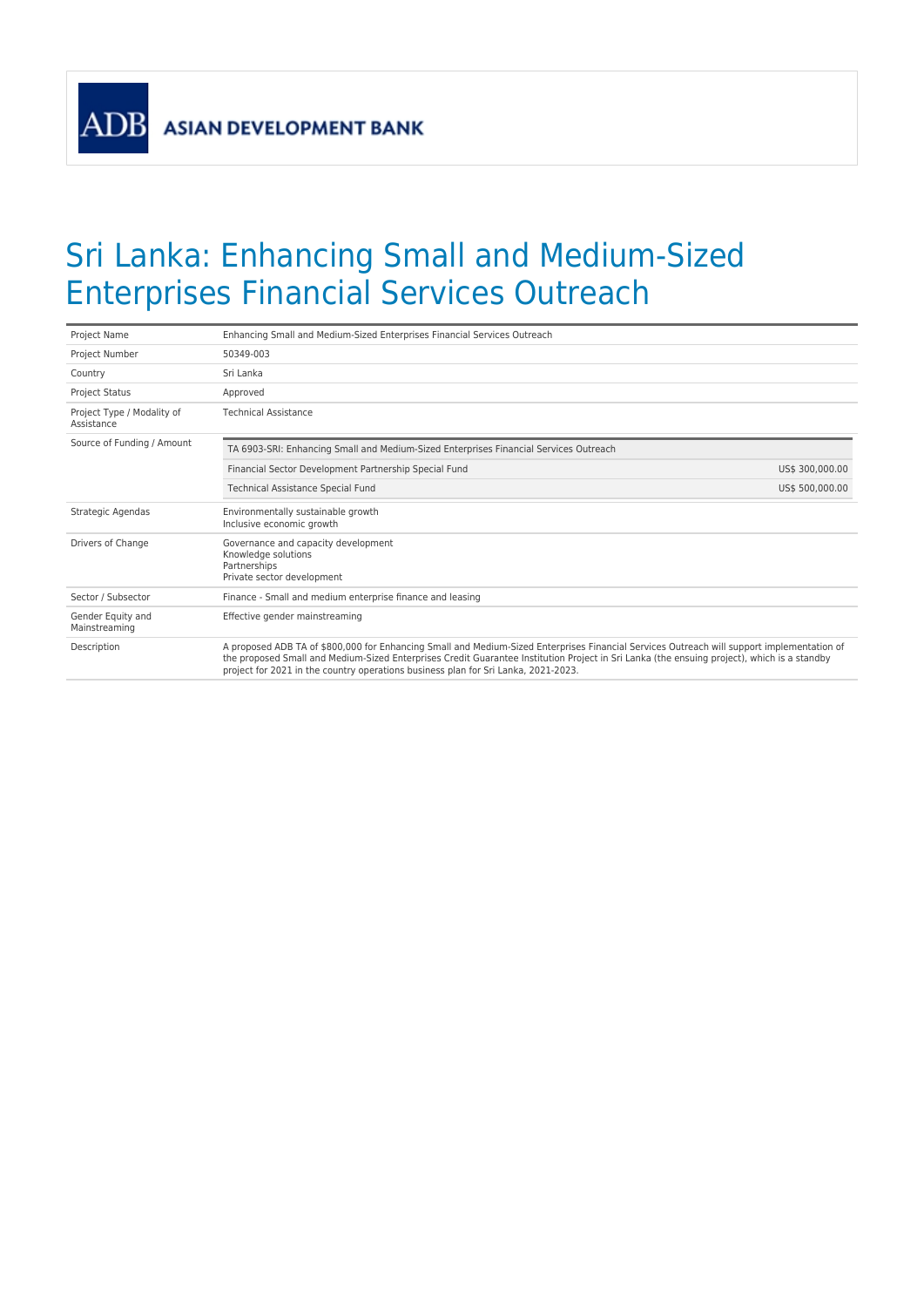Project Rationale and Linkage to Country/Regional Strategy

Development challenge. Small and medium-sized enterprises (SMEs) are critical for Sri Lanka's sustainable economic growth. They are responsible for 52% of the country's gross domestic product. SMEs are arguably even more important for poverty reduction as they provide 45% of employment and considered as source of innovation. Despite their importance, SMEs struggle to access financing for business growth. Key constraints include banks' insufficient lending capacity, SMEs' limited business development capacity, networking, and insufficient policy and institutional framework. Those issues are more severe for women-owned WSMEs (WSMEs), which represents only around 8% among formal enterprises.

The Asian Development Bank has supported the Government of Sri Lanka to address the issues with strong focus on women empowerment through a series of loans, grants and TAs. In particular, Small and Medium-sized Enterprise Line of Credit Project has brought positive impacts in changing the behaviors of banks and SMEs. During 2016-2020, \$175 million worth of ADB loans have reached out to 3,539 SMEs, of which 1,339 (37.8%) are WSMEs, with semi-annual lending targets for participating banks and cofinancing grant for WSMEs. However, banks' heavy reliance<br>on collateral-based-lending still remains, which results to further financial excl collateral.

Impact of the coronavirus disease pandemic. The coronavirus disease (COVID-19) pandemic has severely impacted the SME sector in the country. Decline of global demand, supply chain disruption, and slowdown of local economic activities due to the social distancing and containment measures have caused many SMEs to face liquidity shortage which severely hampered business continuation. The government has<br>provided economic relief measures targeting the vulnerable SMEs: (i) the Central Bank LKR150 billion concessionary refinancing program to provide liquidity to SMEs; (ii) financial institutions were allowed to reschedule nonperforming loans without downgrading asset classification; and (iii) the government announced a debt repayment moratorium on bank loans for<br>SMEs until December 2021. Inspite of these measures and although banks are well-ca

banks will decline as asset quality worsens and profitability declines due to prolonged impact of the pandemic.<br>In November 2020, ADB approved the third additional financing to the Small and Medium-sized Enterprise Line of affordable working capital financing through 10 local banks to SMEs under its Emergency Response Component (ERC). As of 30 September 2021, around \$37.5 million equivalent of the ERC were onlent to 1,260 SMEs, and 526 (42%) were without collateral against real estates or<br>financial assets, which exceeds an original target of 20%. However, its outreach rem collateralized subloans to rural micro enterprises but require personal guarantee, and private sector banks have less reliance on personal guarantee while merely meeting the minimum non-collateralized subloan target of 20%. To mobilize liquidity to a wider range of SMEs, a well-<br>functioning credit guarantee scheme is critical for mitigating banks' risks espec scheme can also catalyze banks' lending to long-term capital investments to accelerate post-pandemic economic recovery and transformation. Notwithstanding, the COVID-19 pandemic has also created opportunities for economic diversification and innovation, including the rise of e-<br>commerce and other knowledge-based services, which currently do not have much valu

Sustainable SME credit guarantee. Recognizing the timely need for enhancing SME financing, the government requested ADB's support for<br>developing an SME credit guarantee facility. The government has historically launched va premiums. In May 2021, the government has obtained its cabinet approval for establishing a financially sustainable SME credit guarantee institution (SMECGI) based on ADB's original proposal in 2017, which reflected lessons learned from previous local experiences and international<br>best practices, including World Bank's principles for public credit guarantee

The ensuing project. ADB will support the government's vision to create a sustainable mechanism for credit guarantee operations, rather than launching a short-term measure for easing credit to SMEs. For this reason, the ensuing project, Small and Medium-sized Enterprises Credit<br>Guarantee Institution Project, is being designed towards a sustainable operation of managed, removed from political influence, operated with the highest level of corporate governance and risk management practices with support from the central bank. Those principles will ensure SMECGI retains a strong credit rating to attract participating financial institutions<br>(PFIs). SMECGI will be incorporated under the Companies Act and be jointly o credit guarantee services. The joint ownership structure will mitigate the risks of adverse selection and moral hazard by PFIs in originating and monitoring guaranteed loans. PFIs will nominate board directors to reflect their relevant views as guarantee service users and equity investors in SMECGI operations.

The project's outcome is SME access to finance enhanced, and the project outputs are: (i) corporate and regulatory framework for SMECGI<br>established (project output 1), (ii) financially sustainable guarantee institution ope expansion of credit guarantee services to SMEs.

ADB is currently supporting the government and PFIs in finalizing a shareholders' agreement for incorporation of SMECGI, its articles of association, and a guarantee participation agreement to ensure that SMECGI's ownership, corporate governance, supervisory, and operational frameworks are in line with international best practices. Once an appropriate corporate legal framework for SMECGI is established, subject to<br>approval of the ensuing loan, ADB will be ready for its first loan disbursement the loan proceeds for its equity investment into SMECGI. Together with the PFIs' investments, SMECGI will build up its initial paid-in capital of<br>\$55.6 million-\$62.5 million. Prior to starting its guarantee operations, SME guidelines of credit guarantee services in compliance with ADB's applicable policies, such as in the aspects of financial management, governance, and safeguards.

The second loan disbursement of \$50 million is expected to finance the government's second large equity investment in SMECGI to provide<br>growth capital. Prior to the second disbursement, ADB will ensure that (i) SMECGI will providing the total guarantee amount exceeding 1.5 times of the amount of initial capitalization (i.e., \$83.4 million-\$93.8 million) in line with<br>principles for ADB's financial intermediation Ioans, and (ii) SMECGI will ha objectives, including promoting financial inclusion of WSMEs. This will be facilitated by upgrading its operational frameworks, obtaining a high<br>credit rating, formulation of a long-term strategy to seek external financing resilient businesses.

Impact

| Project Outcome                                                     |             |
|---------------------------------------------------------------------|-------------|
| Description of Outcome                                              |             |
| Progress Toward Outcome                                             |             |
| <b>Implementation Progress</b>                                      |             |
| Description of Project Outputs                                      |             |
| Status of Implementation Progress (Outputs, Activities, and Issues) |             |
| Geographical Location                                               | Nation-wide |
|                                                                     |             |
| Summary of Environmental and Social Aspects                         |             |
| <b>Environmental Aspects</b>                                        |             |
| Involuntary Resettlement                                            |             |
| Indigenous Peoples                                                  |             |
| Stakeholder Communication, Participation, and Consultation          |             |
| During Project Design                                               |             |
| During Project Implementation                                       |             |
|                                                                     |             |
| <b>Business Opportunities</b>                                       |             |
|                                                                     |             |